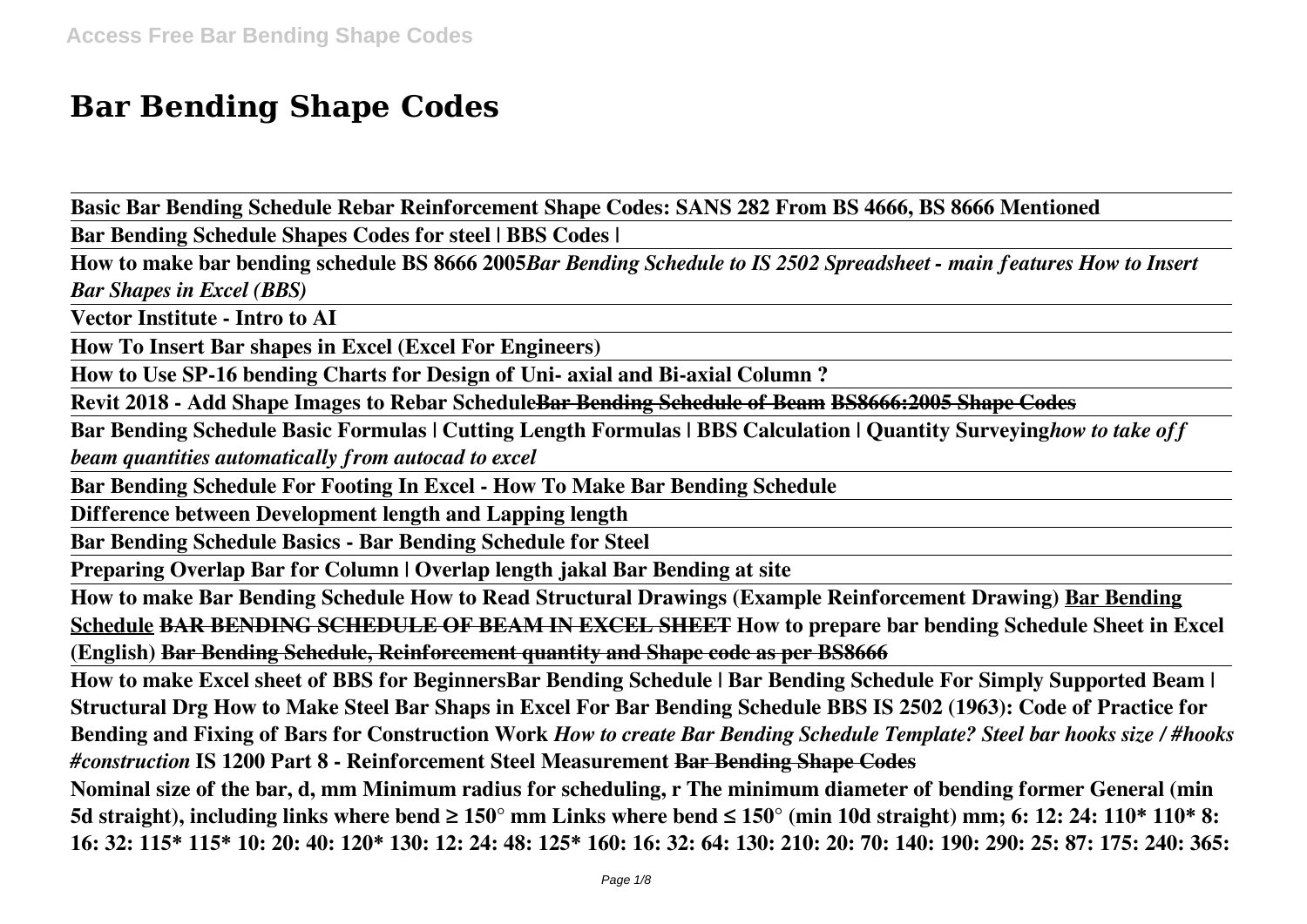# **32: 112: 224: 305: 465: 40: 140: 280: 380: 580: 50: 175: 350: 475: 725**

# **Bar Bending Schedule Formula And Bar Bending Shape Codes ...**

**Bar bending shape codes are the cutting length formula used to avoid unnecessary cut wastes on reinforcement. Advantages of using BBS codes in BBS Schedule To minimise the wastage To cut the steel bar easily based on the shape code**

**Bar Bending Shape Codes – Formulas [Civil Planets] BAR BENDING SHAPE CODES FOR THE CUTTING & BENDING OF STEEL BAR REINFORCEMENT TO BS 8666:2005. British Standard BS 8666 the 'Specification for scheduling, dimensioning, bending and cutting of steel reinforcement for concrete'. You may be noticed in beams & slabs there are number different bent ups, cuttings, and development lengths.**

# **BAR BENDING SHAPE CODES FOR THE CUTTING & BENDING OF REBAR ...**

**But for large scale project bar bending schedule is prepared by using bar bending shape codes to avoid unnecessary wastages. It also makes easier to cut the steel bar for the reinforcement as per the design. Bar Bending Shape Codes As Per BS 8666:2005. Different bar bending shaped codes are listed below. Where L = Total length of the bar**

# **Bar Bending Shape Codes - Bar Bending Schedule Formula**

**In the upcoming posts, we are going to discuss Bar Bending Schedule in more detail. So be familiar with the below shape codes. Bar Bending Shape. Total length of bar (L) L = A. A+ (B)-0.5r-d. A+ (B)-0.43R–1.2d. A+0.57B+ (C)-1.6d.**

# **Bar Bending Shape Codes - Civilology**

**Standard shapes of cut and bent bar to BS8666:2005. Standard shapes of cut and bent bar to BS8666:2005. Birfa.org.uk. Length=A+B+C+ (D) - 1.5r - 3d. Shape code 31. Length=A+B+C+D) - 1.5r - 3d. Shape code 32. Length=2A+1.7B+2(C) - 4d. Shape code 33.**

# **Standard shapes of cut and bent bar to BS8666:2005**

**A + B + (C) A and (C) are at 90° to one another. Shape Code 63. 2A +3B +2 (C) -3r -6d. (C) and (D) shall be equal and not more than A or B nor less than P in Table 2.Where (C) and (D) are to be minimized the following formula may be used: L =** Page 2/8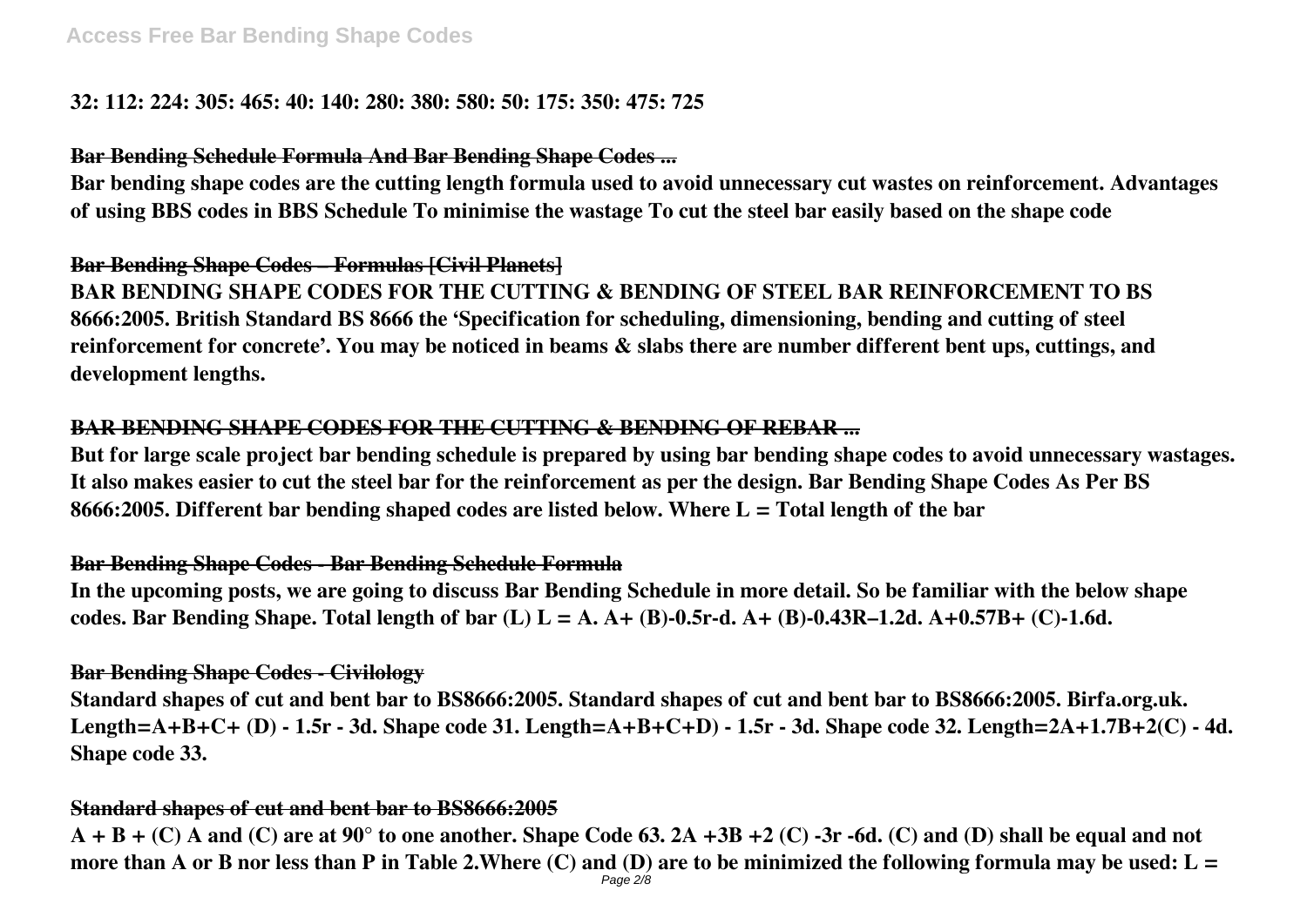# **2A + 3B + max (14d, 150) Shape Code 25.**

# **BS8666 Shape Codes | Collins Reinforcements**

**shape code 00 shape code 01 shape code 11 shape code 12 shape code 13 shape code 14 shape code 15 shape code 21 shape code 22 shape code 23 shape code 24 shape code 25 shape code 26 shape code 27 shape code 28 shape code 29 shape code 31 shape code 32 shape code 33 shape code 34 shape code 35 shape code 36 shape code 41 shape code 44 shape code 46**

## **BRC Product Catalogue**

**NOTE 1 The length equations for shape codes 14, 15, 25, 26, 27, 28, 29, 34, 35, 36 and 46 are approximate and where the bend angle is greater than 45 degrees, the length should be calculated more accurately allowing for the difference between the specified overall dimensions and the true length measured along the central axis of the bar. When the bending angles approach 90 degrees, it is preferable to specify shape code 99 with a fully dimensioned sketch.**

# **British Standard Shape Codes - Trident Steel ...**

**the quality and basic shape of reinforcement bar shall be specified. \*A4 size is 210 x 297 mm. bending dimensions shall be measured as shown for appropriate standard shapes. Where the shape of a bent bar is such that it cannot be obtained**

# **IS 2502 (1963): Code of Practice for Bending and Fixing of ...**

**summary of shape codes (reference: sans 282:2004, edition 5.1 – bending dimensions and scheduling of steel reinforcement for concrete) 20 39 52 72 drg.14031 51 65 38 49 62 86 37 48 60 85 36 43 a 55 81 34 42 54 75 33 d shall be at least 74 . title: summary of shape codes**

# **SUMMARY OF SHAPE CODES - royalconcrete**

**Bar bending schedule is an important structural working document that rightly gives the disposition, bending shape, and total length of all the reinforcements that have been provided in the structural drawing, including the quantity. It is the bar mark from structural detailing drawing that is transferred to the bar bending schedule.**

# **Bar Bending Schedule for Foundations, Columns, Beams and ...**

**BAR BEND Extra Length (Bending SNO Member Name Shape Code (BS) Actual length(") c/c(-) L1 L2 1Slab a main bars** Page 3/8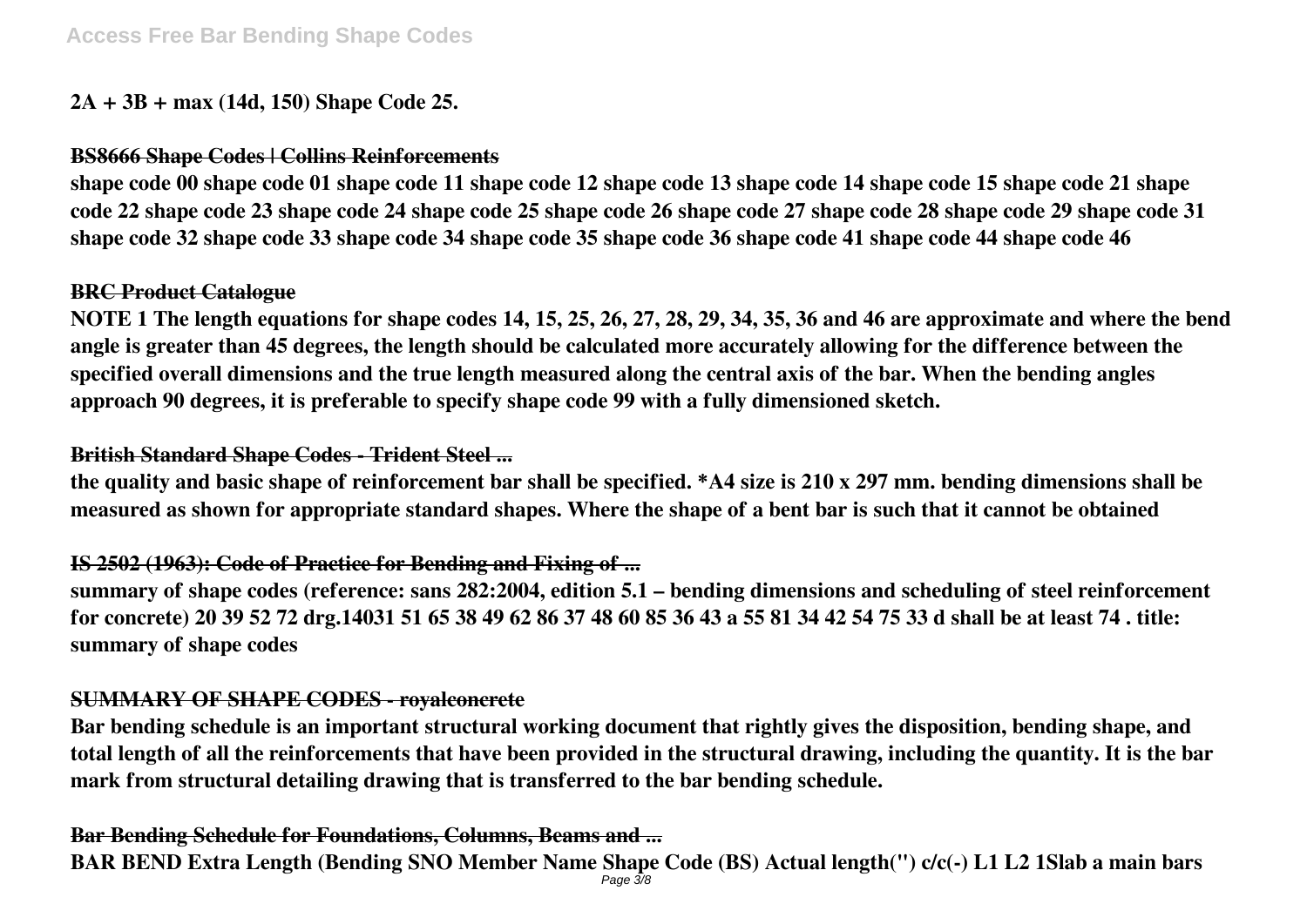**180 2 6 24 b distr bars 120 2 6 24 DING SHEDUALE g Length) (+) Total Length L3 L4 L5 Cut Length No of Bars Members Inches feet 208 16 1 3328 276.833 148 19 1 2812 234.333**

# **slab BBS.xlsx - BAR BENDING SNO Member Name Shape Code(BS ...**

**Nominal Minimum radius Minimum diameter Minimum end Links where Size for scheduling for bending former projection (P) bend < 150o General (min.10d straight) (min. 5d straight) All other shapes are Shape Code 99 and require fully dimensioned sketches. \*6mm and 50mm are non-preferred sizes available to special order**

#### **Reinforcement shape codes to BS8666:2005**

**To avoid separate equations for each steel grade and bending radius, simplified total length formulae are used for shape codes 61, 77, 78, 79 and 82. These formulae are necessarily approximate. Note 4.**

#### **BS4466: 1989 Shape Codes | Collins Reinforcements**

**Shape codes– increased from 16 to 34 Electronic data files– by agreement bar and fabric schedules may be in the form of electronic data files Plain round Grade 250 bar– no longer referenced Dowel bars– reference should be made to BS EN 10025 or BS EN 13877-3 Bending formers – unchanged. A diameter is now given for 50mm bar.**

#### **Introduction of British Standard BS 8666:2005**

**UK Rebar Shape Codes Download and Print this full PDF guide here – 8mb, 5 pages BS 8666:2005: Scheduling, dimensioning, bending and cutting of steel reinforcement for concrete. The revised British Standard for scheduling came into effect on the 1st January 2006, replacing BS8666:2000.**

#### **Rebar Shape Codes UK Eurocode | Reinforcement | Heaton ...**

**Shape code is a two-digit code which refers to the reinforcement bending shape. BS666 defines various shape and corresponding shape codes. Pitch/Spacing is the centre-to-centre distance between two adjacent bars placed in a pattern having same bar mark. Stock lengths are those lengths in which the manufacturer supplies the bar.**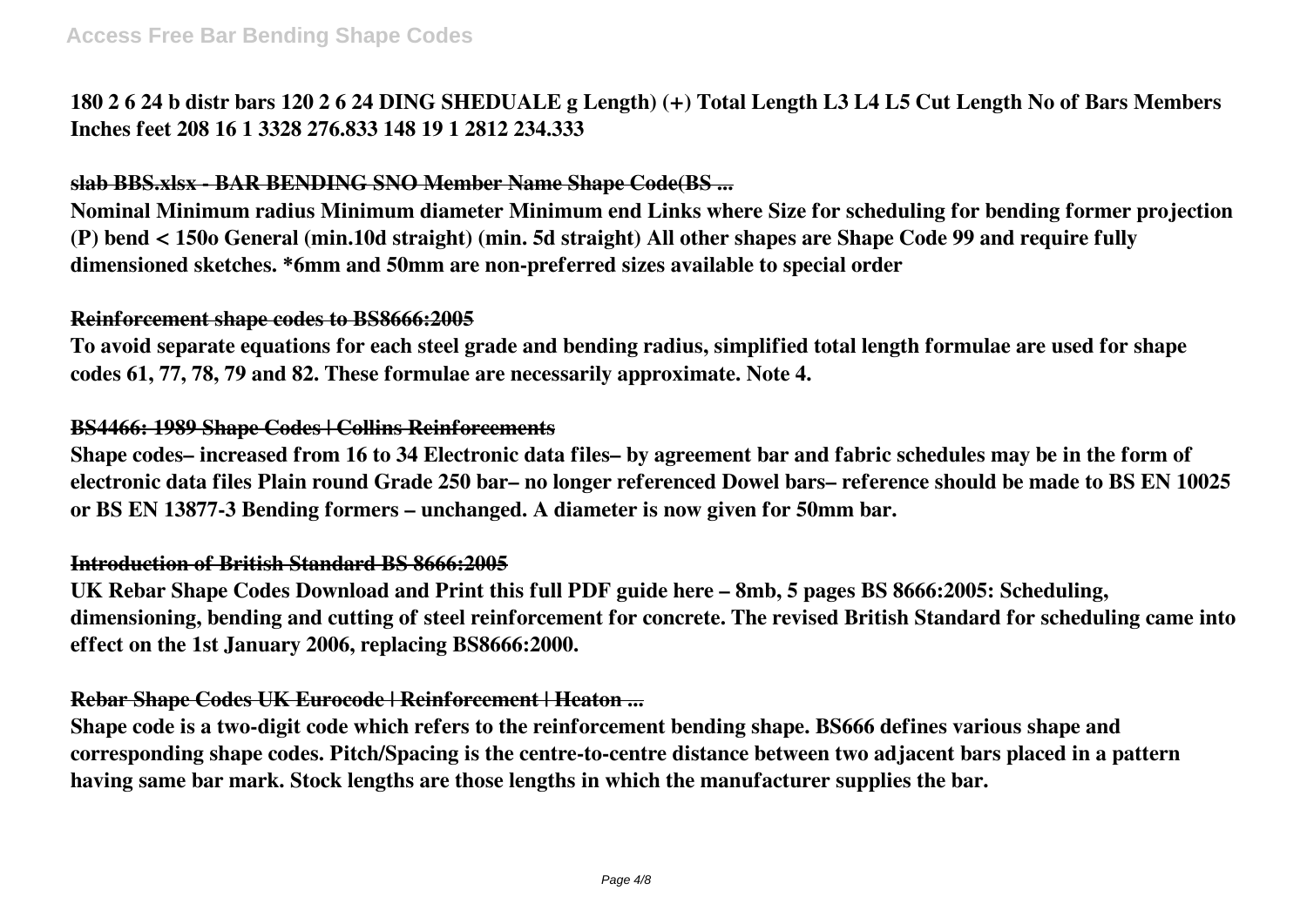**Basic Bar Bending Schedule Rebar Reinforcement Shape Codes: SANS 282 From BS 4666, BS 8666 Mentioned**

**Bar Bending Schedule Shapes Codes for steel | BBS Codes |**

**How to make bar bending schedule BS 8666 2005***Bar Bending Schedule to IS 2502 Spreadsheet - main features How to Insert Bar Shapes in Excel (BBS)*

**Vector Institute - Intro to AI**

**How To Insert Bar shapes in Excel (Excel For Engineers)**

**How to Use SP-16 bending Charts for Design of Uni- axial and Bi-axial Column ?**

**Revit 2018 - Add Shape Images to Rebar ScheduleBar Bending Schedule of Beam BS8666:2005 Shape Codes**

**Bar Bending Schedule Basic Formulas | Cutting Length Formulas | BBS Calculation | Quantity Surveying***how to take off beam quantities automatically from autocad to excel*

**Bar Bending Schedule For Footing In Excel - How To Make Bar Bending Schedule**

**Difference between Development length and Lapping length**

**Bar Bending Schedule Basics - Bar Bending Schedule for Steel**

**Preparing Overlap Bar for Column | Overlap length jakal Bar Bending at site**

**How to make Bar Bending Schedule How to Read Structural Drawings (Example Reinforcement Drawing) Bar Bending Schedule BAR BENDING SCHEDULE OF BEAM IN EXCEL SHEET How to prepare bar bending Schedule Sheet in Excel (English) Bar Bending Schedule, Reinforcement quantity and Shape code as per BS8666**

**How to make Excel sheet of BBS for BeginnersBar Bending Schedule | Bar Bending Schedule For Simply Supported Beam | Structural Drg How to Make Steel Bar Shaps in Excel For Bar Bending Schedule BBS IS 2502 (1963): Code of Practice for Bending and Fixing of Bars for Construction Work** *How to create Bar Bending Schedule Template? Steel bar hooks size / #hooks #construction* **IS 1200 Part 8 - Reinforcement Steel Measurement Bar Bending Shape Codes**

**Nominal size of the bar, d, mm Minimum radius for scheduling, r The minimum diameter of bending former General (min 5d straight), including links where bend ≥ 150° mm Links where bend ≤ 150° (min 10d straight) mm; 6: 12: 24: 110\* 110\* 8: 16: 32: 115\* 115\* 10: 20: 40: 120\* 130: 12: 24: 48: 125\* 160: 16: 32: 64: 130: 210: 20: 70: 140: 190: 290: 25: 87: 175: 240: 365: 32: 112: 224: 305: 465: 40: 140: 280: 380: 580: 50: 175: 350: 475: 725**

**Bar Bending Schedule Formula And Bar Bending Shape Codes ...**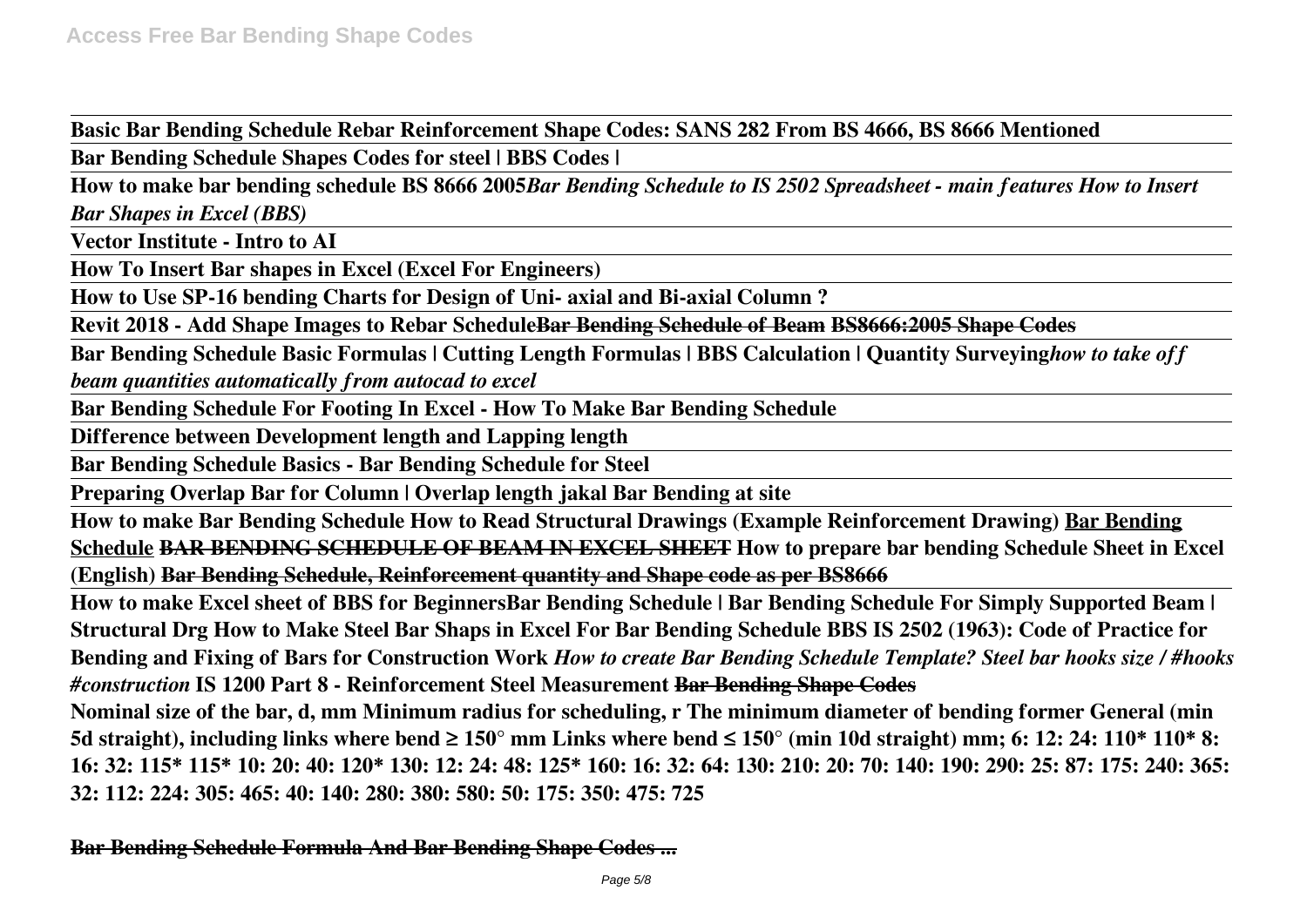**Bar bending shape codes are the cutting length formula used to avoid unnecessary cut wastes on reinforcement. Advantages of using BBS codes in BBS Schedule To minimise the wastage To cut the steel bar easily based on the shape code**

# **Bar Bending Shape Codes – Formulas [Civil Planets]**

**BAR BENDING SHAPE CODES FOR THE CUTTING & BENDING OF STEEL BAR REINFORCEMENT TO BS 8666:2005. British Standard BS 8666 the 'Specification for scheduling, dimensioning, bending and cutting of steel reinforcement for concrete'. You may be noticed in beams & slabs there are number different bent ups, cuttings, and development lengths.**

# **BAR BENDING SHAPE CODES FOR THE CUTTING & BENDING OF REBAR ...**

**But for large scale project bar bending schedule is prepared by using bar bending shape codes to avoid unnecessary wastages. It also makes easier to cut the steel bar for the reinforcement as per the design. Bar Bending Shape Codes As Per BS 8666:2005. Different bar bending shaped codes are listed below. Where L = Total length of the bar**

# **Bar Bending Shape Codes - Bar Bending Schedule Formula**

**In the upcoming posts, we are going to discuss Bar Bending Schedule in more detail. So be familiar with the below shape codes. Bar Bending Shape. Total length of bar (L) L = A. A+ (B)-0.5r-d. A+ (B)-0.43R–1.2d. A+0.57B+ (C)-1.6d.**

# **Bar Bending Shape Codes - Civilology**

**Standard shapes of cut and bent bar to BS8666:2005. Standard shapes of cut and bent bar to BS8666:2005. Birfa.org.uk. Length=A+B+C+ (D) - 1.5r - 3d. Shape code 31. Length=A+B+C+D) - 1.5r - 3d. Shape code 32. Length=2A+1.7B+2(C) - 4d. Shape code 33.**

# **Standard shapes of cut and bent bar to BS8666:2005**

**A + B + (C) A and (C) are at 90° to one another. Shape Code 63. 2A +3B +2 (C) -3r -6d. (C) and (D) shall be equal and not more than A or B nor less than P in Table 2.Where (C) and (D) are to be minimized the following formula may be used: L = 2A + 3B + max (14d, 150) Shape Code 25.**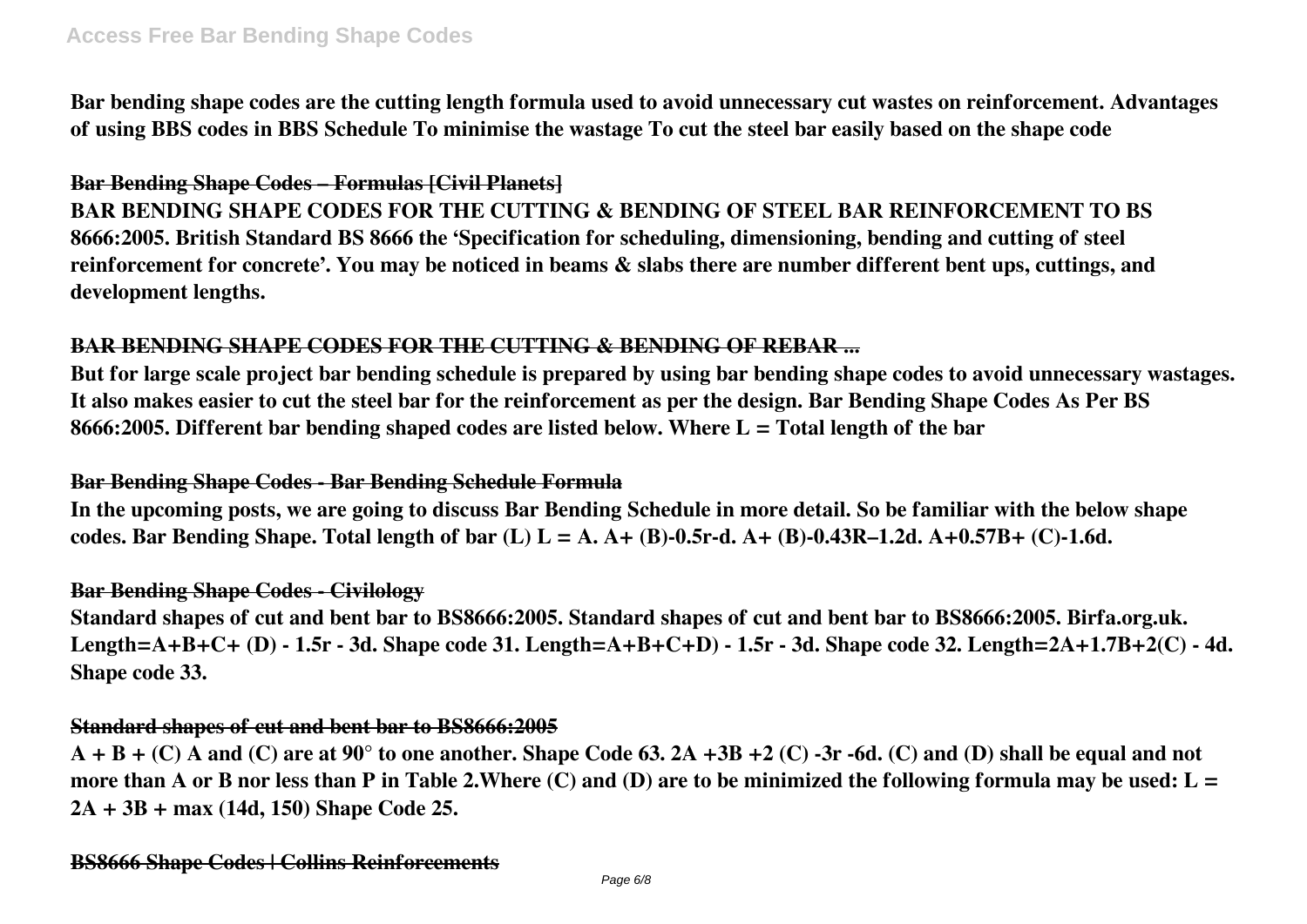**shape code 00 shape code 01 shape code 11 shape code 12 shape code 13 shape code 14 shape code 15 shape code 21 shape code 22 shape code 23 shape code 24 shape code 25 shape code 26 shape code 27 shape code 28 shape code 29 shape code 31 shape code 32 shape code 33 shape code 34 shape code 35 shape code 36 shape code 41 shape code 44 shape code 46**

#### **BRC Product Catalogue**

**NOTE 1 The length equations for shape codes 14, 15, 25, 26, 27, 28, 29, 34, 35, 36 and 46 are approximate and where the bend angle is greater than 45 degrees, the length should be calculated more accurately allowing for the difference between the specified overall dimensions and the true length measured along the central axis of the bar. When the bending angles approach 90 degrees, it is preferable to specify shape code 99 with a fully dimensioned sketch.**

## **British Standard Shape Codes - Trident Steel ...**

**the quality and basic shape of reinforcement bar shall be specified. \*A4 size is 210 x 297 mm. bending dimensions shall be measured as shown for appropriate standard shapes. Where the shape of a bent bar is such that it cannot be obtained**

# **IS 2502 (1963): Code of Practice for Bending and Fixing of ...**

**summary of shape codes (reference: sans 282:2004, edition 5.1 – bending dimensions and scheduling of steel reinforcement for concrete) 20 39 52 72 drg.14031 51 65 38 49 62 86 37 48 60 85 36 43 a 55 81 34 42 54 75 33 d shall be at least 74 . title: summary of shape codes**

#### **SUMMARY OF SHAPE CODES - royalconcrete**

**Bar bending schedule is an important structural working document that rightly gives the disposition, bending shape, and total length of all the reinforcements that have been provided in the structural drawing, including the quantity. It is the bar mark from structural detailing drawing that is transferred to the bar bending schedule.**

# **Bar Bending Schedule for Foundations, Columns, Beams and ...**

**BAR BEND Extra Length (Bending SNO Member Name Shape Code (BS) Actual length(") c/c(-) L1 L2 1Slab a main bars 180 2 6 24 b distr bars 120 2 6 24 DING SHEDUALE g Length) (+) Total Length L3 L4 L5 Cut Length No of Bars Members Inches feet 208 16 1 3328 276.833 148 19 1 2812 234.333**